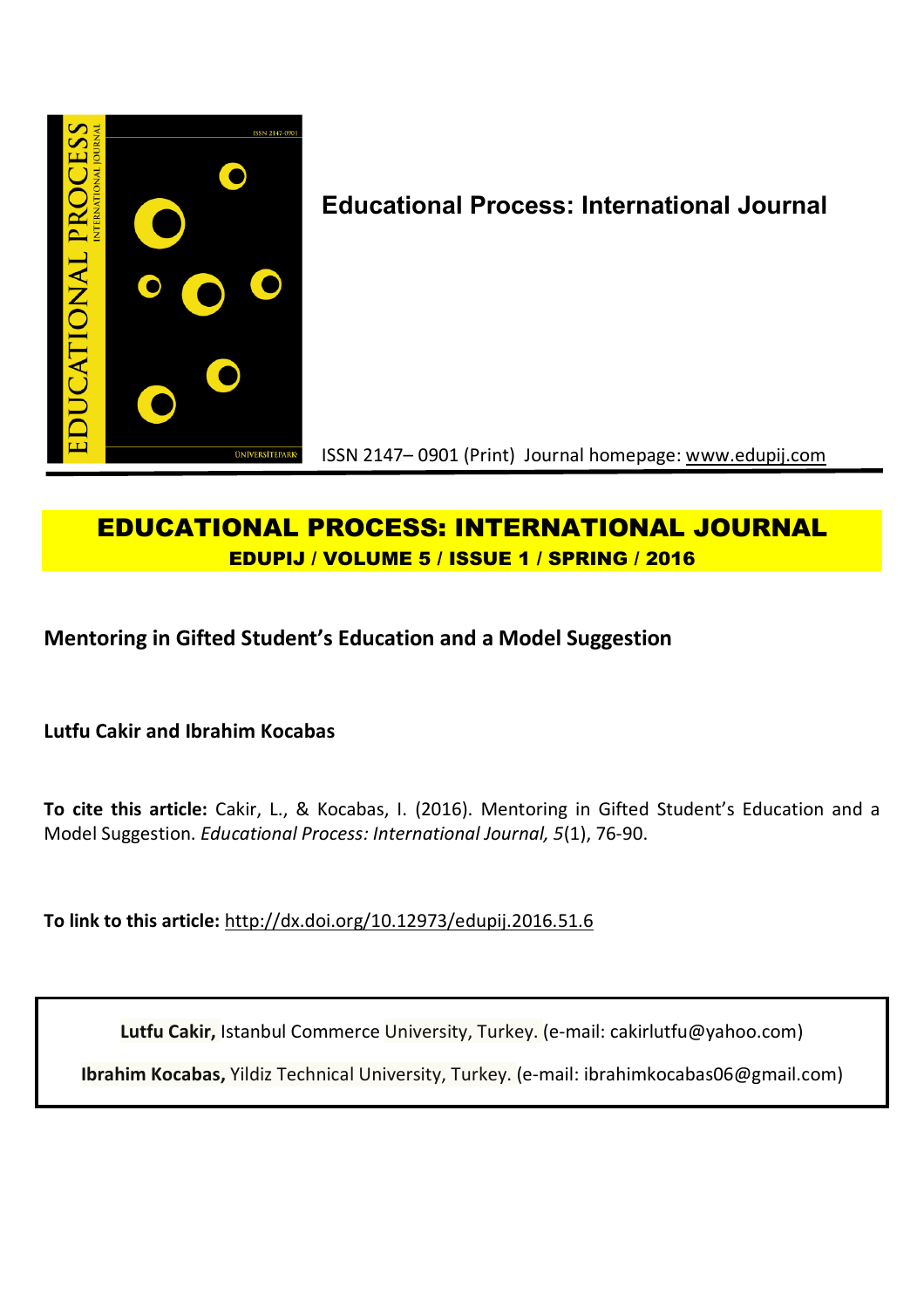### EDUPIJ / VOLUME 5 / ISSUE 1 / 2016 / pp. 76–90.

## **Mentoring in Gifted Student's Education and a Model Suggestion**

## LUTFU CAKIR and IBRAHIM KOCABAS

#### **Abstract**

The purpose of this study is to examine the mentoring process in the education of gifted students and to develop a model applicable for the Turkish Educational System. The data of the study were collected through a literature review and focus group interviews. The study was conducted on one public and one private education institution for gifted students in Istanbul, Turkey. Purposeful sampling method was used in this study. A total of nine group interviews were carried out on 43 shareholders, the administrators, teachers, parents and student sub-groups, of the institutions in the sample group. The interviews were recorded and the recordings transcribed and analyzed through content analysis. As a result of the study, the establishment of a mentoring model was suggested under the Ministry of National Education, General Directorate of Special Education Guidance and Counseling Services, Department of Special Talents Development and issues such as model development, mentor and service area selection, matching, system operation and feedback were examined in detail.

**Keywords:** gifted students, mentoring, education, mentor, model suggestion.



**Crosset** DOI: 10.12973/edupij.2016.51.6

………………………………………........….....………………………………...……………

EDUPIJ / ISSN 2147– 0901 © 2016 Copyright © 2016 by ÜNİVERSİTEPARK Limited edupij.com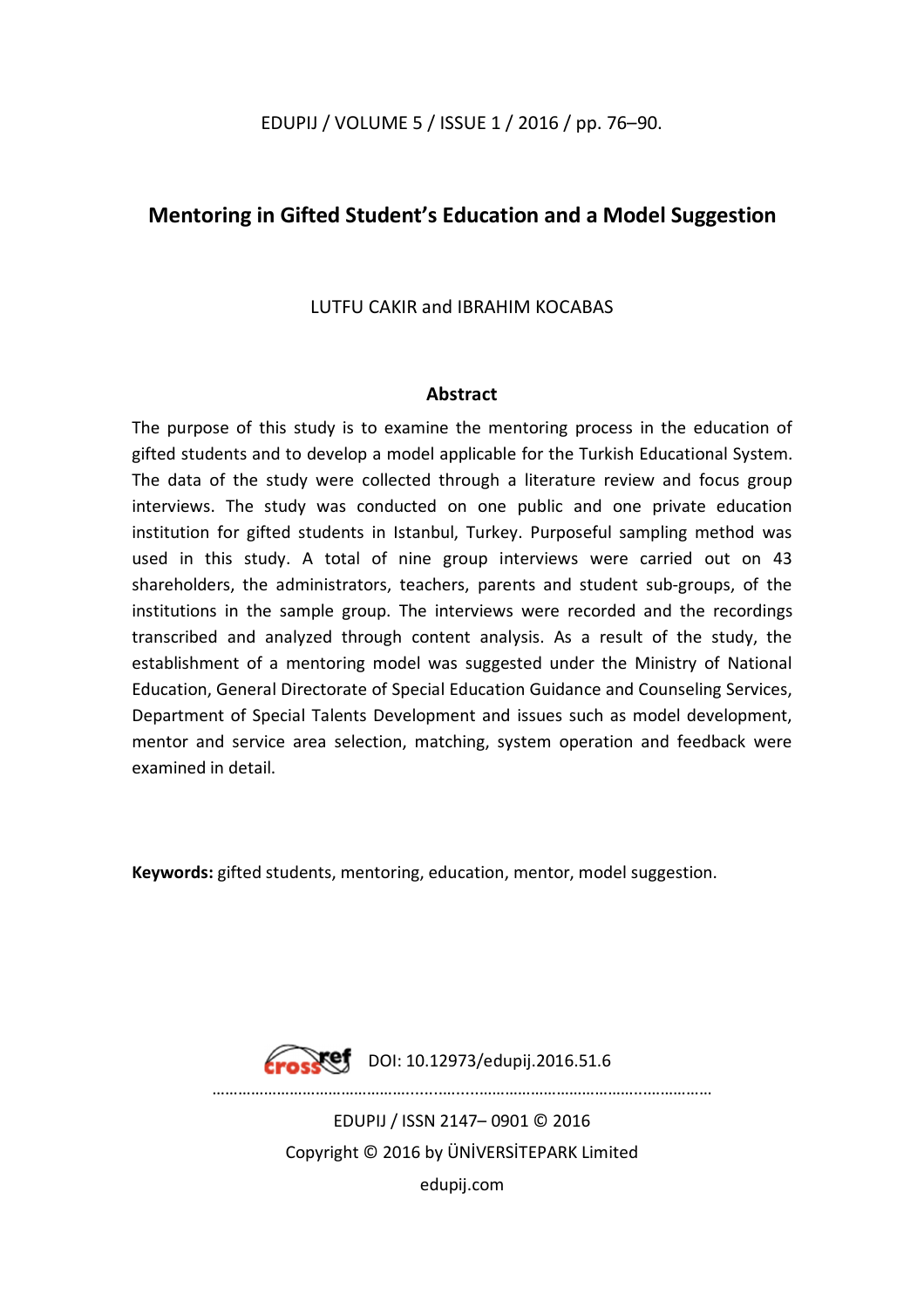#### **Introduction**

It is stated by the Turkish Ministry of National Education (MoNE) that gifted children display a higher level performance in intellect, creativity, art, leadership capacity or special academic fields than their peers (MoNE, Directive for Science and Education Centers, 2007). These students, who have different academic and cognitive skills than their peers, have various special needs which cannot be met by the standard educational system. According to Sak (2014), intellectually gifted students who lack the education appropriate for their individual needs encounter critical problems throughout their schooling. Unexpected low level success, lack of motivation, perfectionism, adaptation problems, dropping out of school and social isolation are among the problems that gifted students encounter (Clark, 2013; Ozbay, 2013).

The special needs of gifted students and problems they encounter compel them to receive special education convenient for their talents and interests. According to the related literature, various models and practices such as enrichment, acceleration, grouping and mentoring are frequently used in the education of gifted students. Although the educational practices for gifted students have a long history in Turkey, when compared with contemporary practices there is a lack of qualitative and quantitative research in this field (Sak, 2011). With regards to formal education practices in Turkey, there are no public education institutions which offer fulltime education for only gifted students. In addition to offering fulltime primary and high school education to gifted students, Science and Arts Centers also provide talent workshops which they can attend in their free time. According to National Education Statistics (MoNE, 2015), the number of Science and Art Centers in Turkey since the end of 2013-2014 academic period is 72 and the number of students receiving part-time education in these institutions is 14, 493. While between 2% and 4% of the students in developed countries are identified as intellectually gifted and receive special education (Smith, 2007); the rate of special education offered in Science and Art Centers in Turkey is 1.6%.

Along with the quantitative deficiencies in gifted students' education, there are serious shortages in fields that constitute the fundamental qualitative dimensions such as education model, content and curriculum. Introducing new models to the Turkish Educational System will offer an alternative for gifted students who get bored at school, require special education programs and have different interests. Thus, although mentoring is a prevalent education model in countries such as America, Germany, and Israel, who attach major importance to gifted students' education, in Turkey it is not applied in the field of special education.

The concept of mentoring can be defined as a master-apprentice relationship. With regards to education, mentoring is defined as the process in which a wise and experienced person trains, guides and counsels a person with less experience. Mentoring is an ancient concept dating back to Ancient Greece. In Homer's masterpiece Odyssey, the King of Ithaca, Odysseus, decides to travel the world and entrusts his son, Telemachus, to his devoted friend Mentor. Mentor's duty was to guide Telemachus while his father fought in the Trojan War. Rather than a simple teacher, Mentor was a wise consultant and a special guard who shaped Telemachus' character (Miller, 2005). In our history, there are many mentoring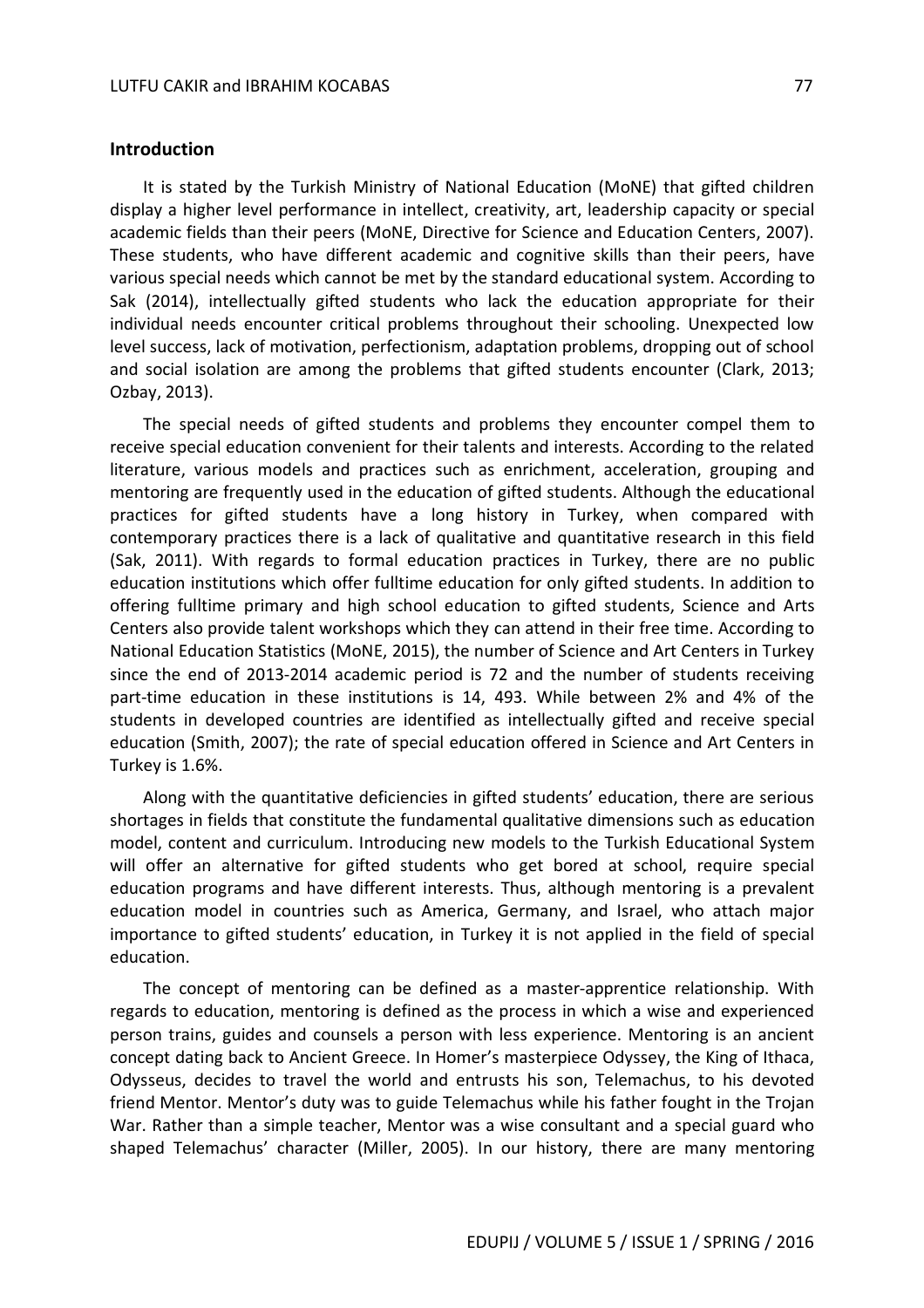relationships such as between Socrates and Plato, Aristotle and Alexander the Great, Akshemseddin and Fatih the Conqueror.

According to Akarsu (2001), one of the most effective education methods for gifted students is to resort to an adult master teacher (mentor). Mentoring is a special educational process for training and supporting gifted students (Clasen & Clasen, 2003; Freeman, 2001; Grassinger, Porath, & Ziegler, 2010). Many researchers and educators assert that normal curriculums fail to meet educational needs of gifted children and that curriculums should have multidirectional and creative features (Baykoc-Donmez, 2009). Models which have been implemented in the past and today in the education for the intellectually gifted are given below:

*Acceleration:* Acceleration can be practiced by; starting school at an early age, advancing up a grade, advancing in the courses one succeeds in, completing a normal program in a shorter period, taking courses and attending seminars (Levent, 2011).

*Enrichment:* In the enrichment model, intellectually gifted students are placed in normal classrooms with their peers; their subjects, projects and activities differentiate within the scope of the normal process and content (Davasligil, 1995).

*Grouping:* According to Baykoc-Donmez (2009), this method is the long or short term, classroom or out-of-class groupings made between children with similar talents with the aim of enabling them to work together.

*Mentoring:* Mentoring is an effective strategy in offering academic and emotional benefits for intellectually gifted students of all age groups. Principally, it is the process of fully learning a child's own ideas, skills, opinions and emotions by spending time together. The mentor can be an adult, a teacher or an older age child (MoNE, 2012).

Gifted students are those who have different developmental features then their peers and who possess different academic and cognitive needs which cannot be met by a standard educational system. As a result, it is necessary to use alternative educational models designed by making certain changes to the curriculum and which are appropriate for the interests, learning styles and learning paces of gifted students. The purpose of this study is to examine the mentoring process in the education of gifted students and to develop a model applicable for the Turkish Educational System.

#### **Methodology**

The focus group interview method, a form of qualitative research, was used in this study. Domestic and international resources in the literature were examined and the practices which were deemed appropriate for a model for Turkey were emphasized. According to Sahsuvaroglu and Eksi (2008), focus group interview is a series of discussions planned to identify a pre-determined group of participants' opinions on a pre-determined subject. Nine focus group interviews with eight different sample groups were carried out in this study, voice recordings of the interviews were taken with the participants' permission. A semi-structured interview form was developed by the researcher and used for the interviews. These interviews were transcribed into written form by the researcher and the scripts were then read and coded. Content analysis was conducted to group participants' answers into categories. Content analysis is the process of collecting similar data based on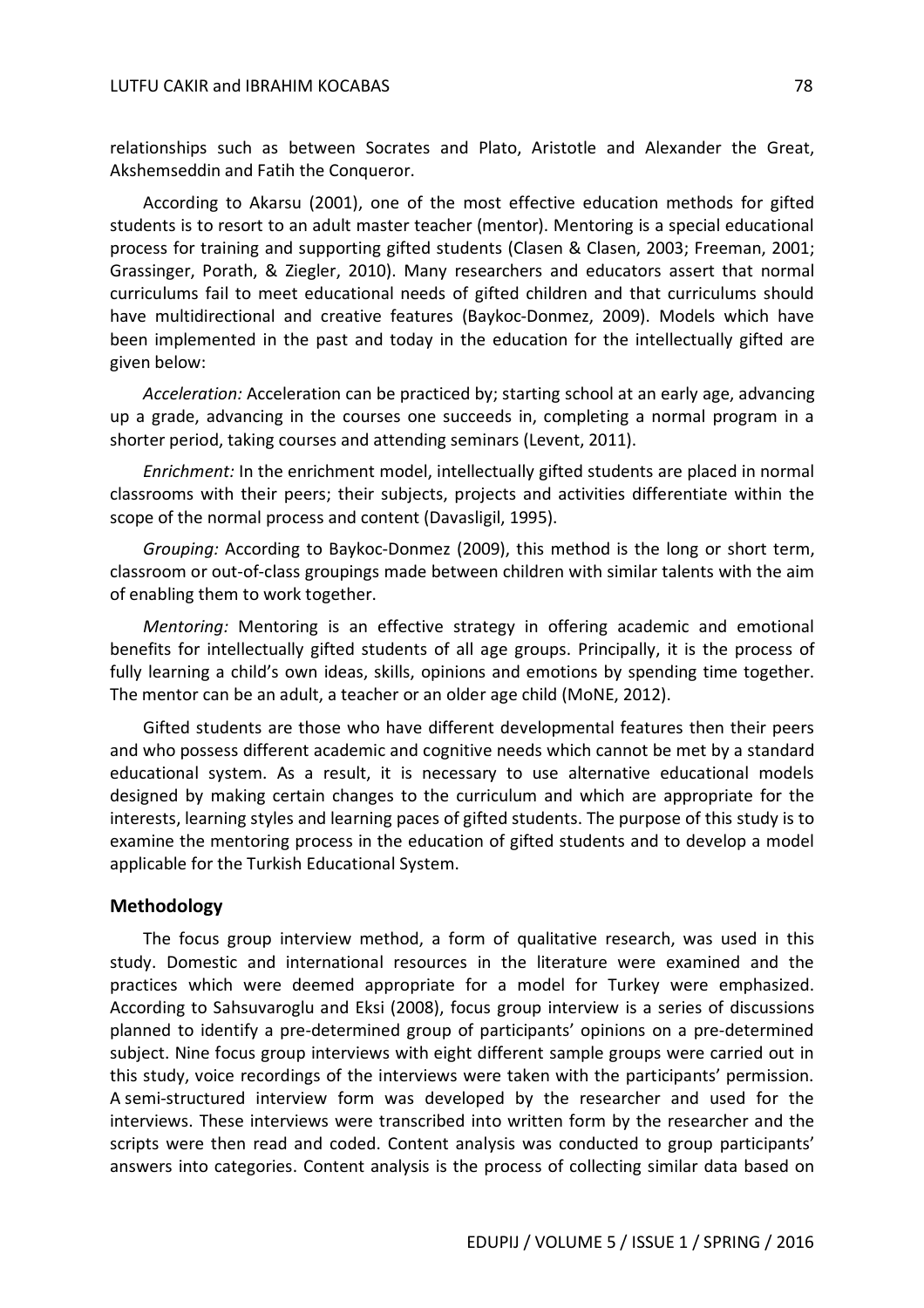certain concepts and themes and interpreting these by organizing them into comprehendible forms (Yildirim & Simsek, 2003). Themes and sub-themes were created based on the data. Because the issues on gifted student's education and adapting mentoring in education are new subjects for the Turkish Educational System, the international literature was resorted to in creating a Mentoring Model (BBBS, 2015; Clark, 2013; Clasen & Clasen, 1997, 2003; Clutterbuck, 1998; Levent, 2011; TBMM, 2012; Sak, 2014; Kocabas & Yirci, 2012; Siegle, 2005; Smith, 2007; Yirci, 2009).

Active shareholders in the education for gifted students such as the administrator, teacher, parents and the student were included in the study sample to increase diversity. Expert opinion was sought in creating and interpreting the themes. Voice recordings, transcribed texts and content analysis results were shared with experts and necessary edits were made based on their feedback.

The questions of the semi-structured interview form were as follows:

- What are the main problems in Turkey in the education for intellectually gifted individuals?
- What changes should be made in the educational system to eliminate these problems? What are the solutions?
- What do you think mentoring is? How effective will it be in eliminating current problems?
- What are the advantages of the mentoring program for the intellectually gifted?
- What are the disadvantages of the mentoring program for the intellectually gifted?
- Can the mentoring program for the intellectually gifted be applied in Turkey?

One public institution (School A) and one private institution (School B) that provide education for gifted students in Istanbul were selected as the study group. Focus group interviews were carried out with 7 administrators, 14 teachers, 10 parents, and 12 students based on the volunteering principle and the purpose of the study. The criteria in determining the study group of this study was having been identified as gifted based on the results of the Wisc-r intelligence test. School A and School B accept students to the school according to the results of the Wisc-r intelligence test.

#### **Findings**

The themes and participant opinions regarding the interview questions are given in Table 1, Table 2, and Table 3 in this section.

| <b>Theme</b>                   | <b>Opinions about the Theme</b>                                                                                                                                      |
|--------------------------------|----------------------------------------------------------------------------------------------------------------------------------------------------------------------|
| Educational<br><b>Politics</b> | Sustainable educational policies are not planned in Turkey. Gifted                                                                                                   |
|                                | children's education needs to be revised.                                                                                                                            |
|                                | Lack of standards and curriculum in the education for gifted<br>students is a major problem. A tested and implemented<br>curriculum should be created and evaluated. |

**Table 1.** Main Problems in Educating the Intellectually Gifted and Solutions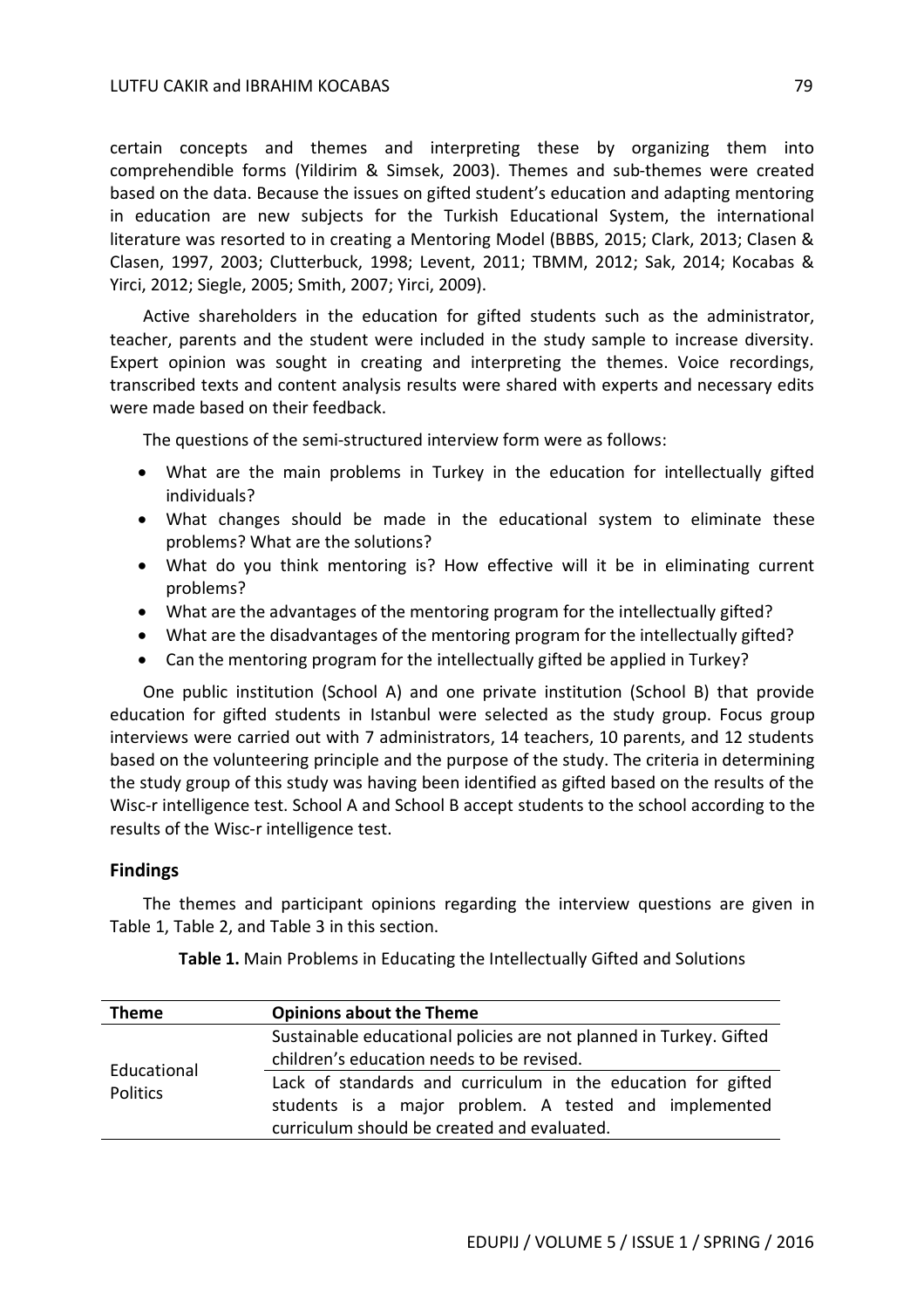|                         | We need an education differentiated according to the type of         |
|-------------------------|----------------------------------------------------------------------|
|                         | intelligence and talent. Differentiated education programs should    |
|                         | be applied to various education models.                              |
|                         | The current education program restricts a gifted student. We         |
|                         | need a program which promotes creativity, leadership and             |
|                         | problem solving.                                                     |
|                         | Exams such as TEOG, LYS significantly affect these students'         |
|                         | futures. We need a process and product-based evaluation system       |
|                         | not exam-based. Performance-based measurement should be              |
|                         | improved and periodical evaluations should be conducted.             |
|                         | The department of intellectually gifted students teaching is         |
|                         | present in a limited number of universities.                         |
|                         | There is a lack of teachers trained in Turkey. Courses of this field |
|                         | should be included in the curriculums of Department of               |
| <b>Human Resources</b>  | Education. Students should be guided to do internship in these       |
|                         | fields.                                                              |
|                         | Very little information about gifted students is provided in the     |
|                         | department of education and in-service training programs in          |
|                         | Human Resources.                                                     |
|                         | Tests convenient for Turkey's standards and our culture should       |
|                         | be developed.                                                        |
|                         | Diagnoses should be carried out by qualified experts with the        |
|                         | support of the government. A diagnosis should be made at an          |
| <b>Diagnosis</b>        | early age.                                                           |
|                         | A comprehensive diagnosis hasn't been made.                          |
|                         | Various diagnostic models which assess different talents are         |
|                         | required.                                                            |
| <b>Family Education</b> | Families are not aware of this issue, family education should be     |
|                         | prioritized.                                                         |
|                         | Parents whose child is diagnosed as intellectually gifted have       |
|                         | major expectations from their children.                              |
|                         |                                                                      |

It is evident in Table 1 that the participants stated lack of government support, standards and curriculum in the education for gifted students as major problems. As a solution for these problems, it was suggested that a department in the Ministry of Education should be established and various education models should be implemented on differentiated education programs. The majority of the participants emphasized that in order to train a qualified person, graduate and post-graduate programs should be qualitatively and quantitatively reinforced. They also stated that intelligence tests and broadly participative screening tests, that are appropriate with the Turkish culture, should be conducted and families should receive regular training on this issue.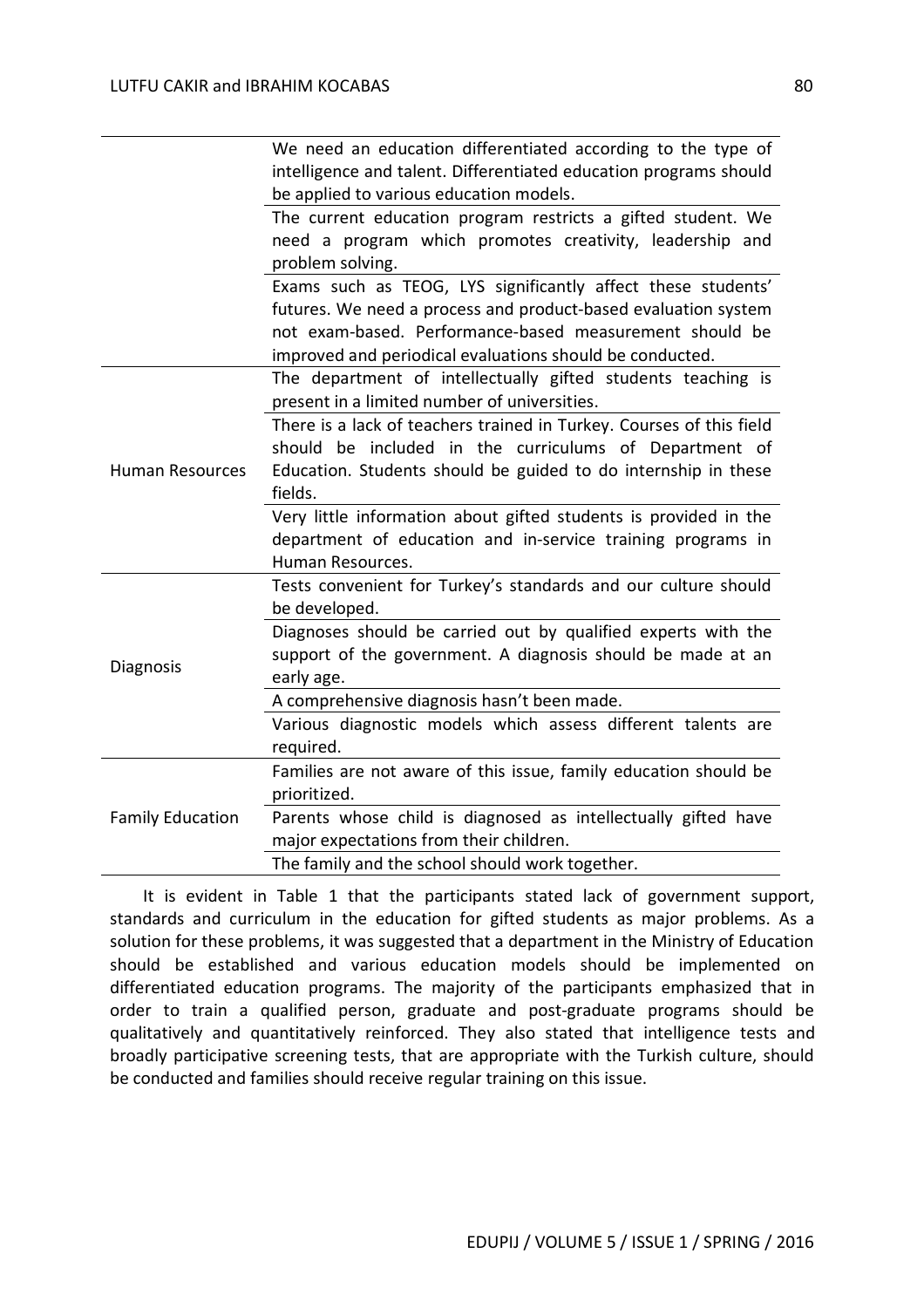| Mentoring            | It is the process of a person training a child, with a high level of<br>experience, competency and knowledge in the field the child<br>wants to specialize in. |
|----------------------|----------------------------------------------------------------------------------------------------------------------------------------------------------------|
|                      | Guiding, counseling and motivating.                                                                                                                            |
|                      | It is in other words a master-apprentice, a lala and an atabeg<br>relationship.                                                                                |
| Advantages           | Gifted students have special needs and these can only be met by                                                                                                |
|                      | a mentor.                                                                                                                                                      |
|                      | The mentor guides the students and shows the way to them.                                                                                                      |
|                      | The student meets an expert who would be their role model.                                                                                                     |
|                      | The mentor deals with the child's psychological and emotional<br>problems.                                                                                     |
|                      | A face-to-face, special education service can be provided.                                                                                                     |
| <b>Disadvantages</b> | If the mentor lacks full knowledge of formation, he or she will fail                                                                                           |
|                      | to convey it to the student.                                                                                                                                   |
|                      | Students will be indifferent and reluctant towards the process if                                                                                              |
|                      | experts in the field are not employed.                                                                                                                         |

**Table 2.** Definition, Advantages and Disadvantages of Mentorining

According to Table 2, while participant definitions for the concept of mentoring refer to a master-apprentice relationship, a process of an experienced and competent person training a child; their definitions for mentor refer to a person who; guides the student, shows the way, is superior both in age and experience to the child, and who is like a lalaatabeg. Participants stated that intellectually gifted students have special needs which only wise, expert and experienced mentors can meet. Within such a program, students will meet an expert who would be a role model and who would guide them. In addition, it was indicated that if planning is not sufficient or the characteristics of the mentor are not fully identified in the mentoring program, then negative outcomes such as lack of motivation and reluctance will occur.

| <b>Theme</b>                     | <b>Opinions about the Theme</b>                                  |
|----------------------------------|------------------------------------------------------------------|
| Characteristics of               | Qualified and expert mentors should be included in this process. |
| the Mentor                       | Students should be trained by wise, knowledgeable and adult      |
|                                  | mentors.                                                         |
|                                  | The mentor should know, understand the child, and have full      |
|                                  | knowledge of pedagogic formation.                                |
|                                  | The mentor should provide psychological and emotional support.   |
| Characteristics of<br>the System | There is a need for a system to train mentors.                   |
|                                  | The foundation and philosophy of mentoring should first be       |
|                                  | identified.                                                      |
|                                  | Sustainability should be ensured through academic practices and  |
|                                  | distance education.                                              |

**Table 3.** Applicability of the Mentoring Program

According to Table 3, the participants underlined that radical changes should be made in the education system in order to implement mentoring. Participants stated that the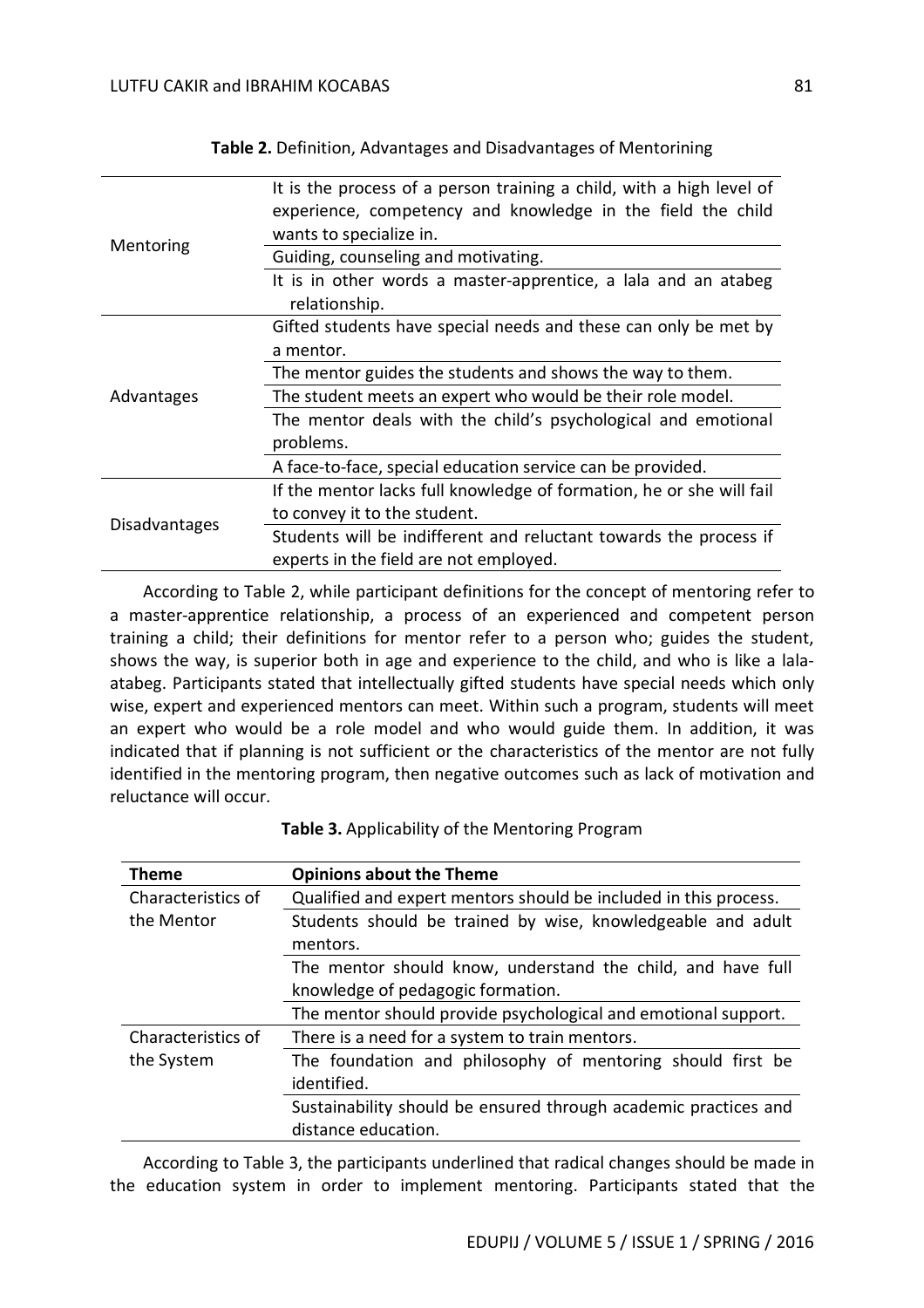foundation and philosophy of mentoring should be determined first and that effective mentoring can only be achieved by employing experienced and knowledge mentors.

#### *Mentoring Model in the Education for Gifted Students*

*Role of the Mentoring Model within the Ministry of National Education:* In this study, establishment of a mentoring model under the Ministry of National Education, General Directorate of Special Education Guidance and Counseling Services, Department of Special Talents Development is suggested. This practice will be in accordance with the Department of Special Talents Development's purpose "to develop, evaluate and expand education models for the education of gifted individuals". With regards to the study data, it was suggested that Department of Special Talents Development should change to "Department of Developing the Gifted and Mentoring". Thus, talent development and mentoring responsibilities of the department would be under a single board. In addition to talent development, the purpose of the Department is to; examine mentoring models of different countries and to develop sustainable and productive education policies under the Turkish Education System for gifted students, to plan, conduct and coordinate mentoring activities, and to train mentors through organizations such as in-service training and make any necessary revisions in the mentoring model based on the feedback received.

*Organizational Structure of Provincial and District Directorate for National Education:* A "Mentoring Implementation and Research Board" under the Provincial and District Directorates for National Education should be established in order to effectively practice and expand the mentoring model. The Mentoring Implementation and Research Board will be established under the Directorate for Special Education and Guidance by a vice-principal or departmental manager. The purpose of the board is to conduct various mentoring programs for gifted students throughout the province and district, to train mentors, and encourage gifted students about the program and to meet the academic and individual needs of these students.

*Establishing the Mentoring Implementation and Research Board:* The main authority and responsibility for establishing the Mentoring Implementation and Research Board is entitled to the Provincial and District Directorates for National Education. Teachers or administrators can be promoted to the board under the authority of the Provincial and District Directorate for National Education. In addition, part-time or full-time staff should be employed. At least one school counselor, one grade teacher, one psychologist, and teachers from numeric and verbal branches, as well as administrators should be employed on the board.

There are different stages of professional career development for teachers and school administrators. Bakioglu (1996) states that teachers should have 11-15 years seniority, who are in the Empiricism-Activism Stage of a professional career in teaching, and have high levels of physical and mental skills due to their own energy, effort, ambition and selfconfidence. Bakioglu (1996) asserted that school administrators should have 4-8 years' experience, and who are at the development stage in their career; entering an effective period of professional development and improving their school; feel calm in carrying out administrative duties; conduct effective practices on issues such as personnel relationships, personnel discipline and personnel efficiency. Thus, having at least 10 years' experience should be set as a criterion in selecting teachers, and having at least 5 years' experience in school administration should be set as a criterion in selecting administrators. In addition, the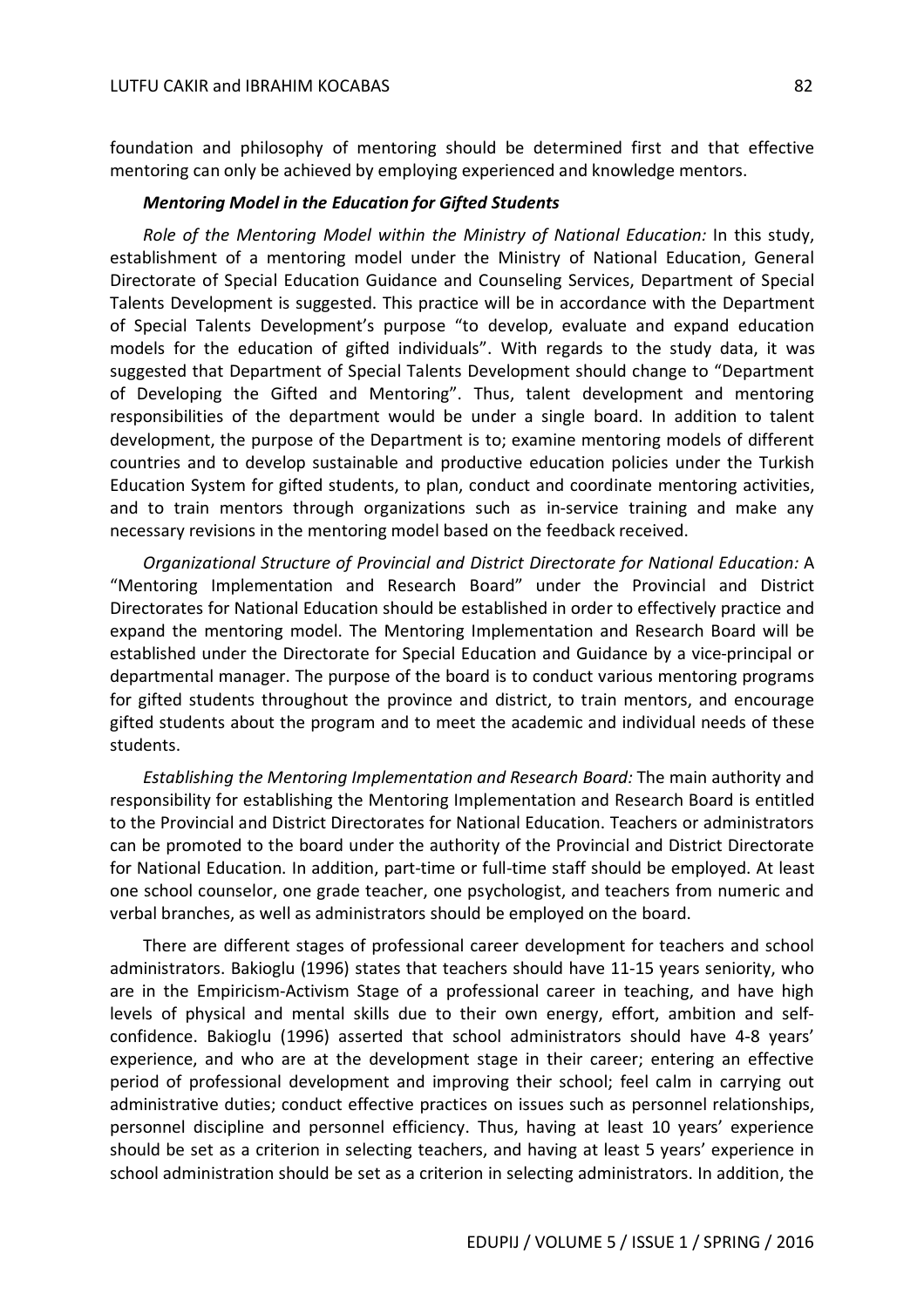following characteristics should be considered along with professional seniority for both teachers and administrators:

Post-graduate or doctoral degree in at least one of the fields of Educational Administration and Inspection, Educational Programming and Teaching and Psychological Guidance and Counseling; Received a wage reward or certificate of appreciation during their period of service; Possess effective communication skills; Attended courses, seminars and congresses on administration and counseling.

#### *Mentoring Process*

The stages in mentoring and explanations related to the stages are given below: Figure 1. displays the schema for the mentoring process.



**Figure 1.** Mentoring Process

*Informing:* Basic information on mentoring, importance of mentoring, mentoring programs, advantages, related national or international websites etc. will be provided on the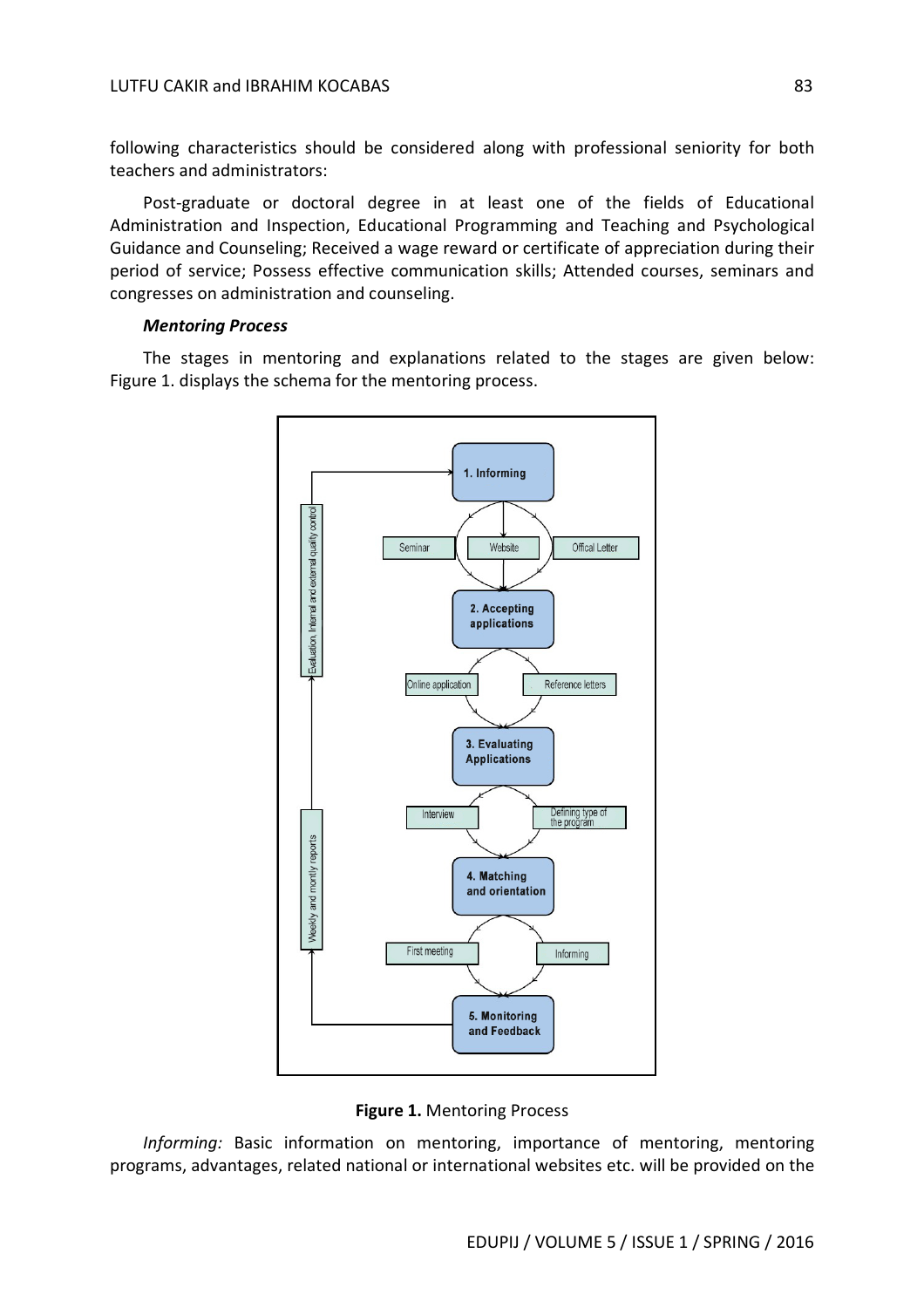website which the Department of Special Talents Development and Mentoring will design under the General Directorate for Special Education Guidance and Counseling Services. In addition, mentoring will be one of the seminar subjects for in-service training programs. Thus, teachers and administrators will be aware of the practices carried out in the province and districts. Schools will be informed when the mentoring applications start through an official announcement from the district directorate.

*Application Process:* Applications for the program will be carried out online between the dates the Mentoring Implementation and Research Board announce. Students and mentees who want to receive services, and the mentor candidates will upload the required information to the system by completing the application form. In addition, a letter of reference will sought from mentor candidates.

*Evaluating the Applications:* After examining the online application and the reference letters, mentor and mentee candidates will be interviewed by the board. The purpose of the interview is to get to know the candidates better, and to obtain more detailed information about their personal characteristics and communication skills. The board can also carry out interviews with the family and teachers of the student if they feel it to be necessary. Opinions of the mentors' referees can also be sought. Results can be announced by telephone or via e-mail. Also, the type of program will be determined at this stage, such as online, homework club or one-to-one mentoring, as deemed appropriate for both the mentor and mentee candidates' characteristics.

*Matching and Orientation:* Matching is one of the crucial stages in mentoring. A correct matching will increase motivation and regular participation in mentoring activities for both sides, and will be more likely to enable the targets of the program to be achieved. The mentors and mentees are matched by the board by taking into consideration their personal and academic characteristics and talents. A familiarization meeting will be organized at the Provincial/District Directorate for National Education, or another place where the board decides, in order for both sides to become acquainted. At least one representative from the board will attend the meeting in order to provide information about the purpose of the program, the duties and responsibilities of the parties, and discuss the ethical values that should be followed.

*Following and Evaluating the Process:* After the matching and orientation process, the mentoring board will step back and follow the process for the purposes of inspection only, and for counseling services. The mentor and mentee will create accounts on the mentoring websites and will upload their weekly and monthly evaluations. The mentoring board will conduct follow-up evaluations using these reports. The mentoring board will take any necessary precautions against unproductive and disfunctioning relationships. For example, the mentor could be changed if that becomes necessary. At the end of the mentoring process, a survey and interview should be carried out by the board in order to assess the resultant effects of the process on both parties, and the academic achievement, social relationships, attitudes and behaviors of the student should be noted. Internal auditing of the mentoring process will be assigned to the Provincial/District Mentoring Implementing and Research Board; external auditing will be assigned to the Department of Special Talents Development and Mentoring. Provincial and district boards should report on the activities carried out in their area along with submitting qualitative and quantitative data to the Department of Special Talents Development and Mentoring for each reporting period and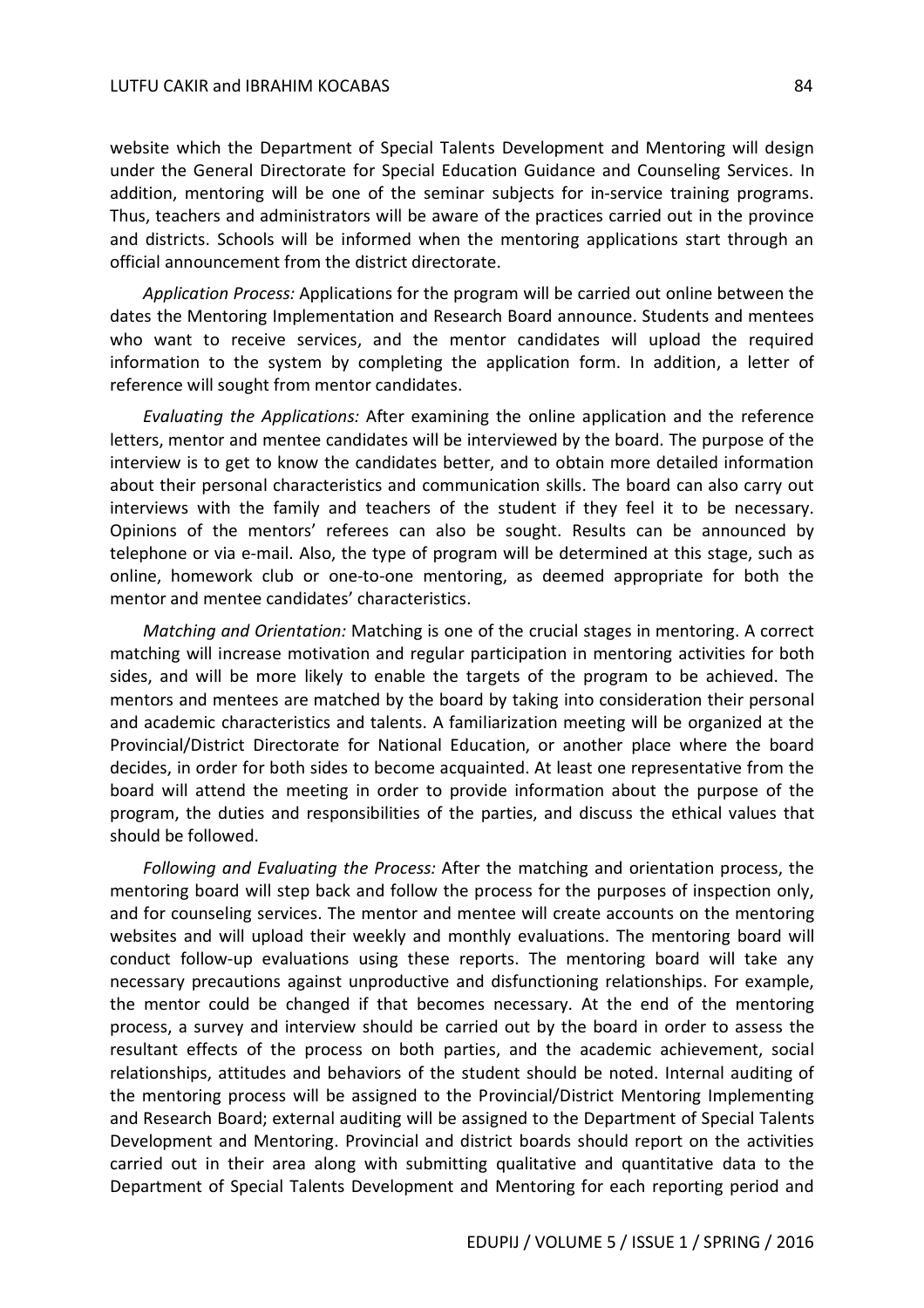year. Based on the data, the Directorate will make required regulations on the mentoring policies and will evaluate mentoring practices carried out in Turkey.

#### **Conclusion and Discussion**

Qualitative research model was used in this study which aimed at examining mentoring in the education of gifted students and developing an appropriate model. One public and one private institution providing education for gifted students in Istanbul were selected as the study group of this research. Focus group interviews were conducted with 43 people, selected based on the volunteering principle. The study data indicates that the most crucial problem in the Turkish Education System according to gifted students, is a lack of governmental support and appropriate educational policies. Lack of curriculum and standards, not implementing various educational models and low numbers of educational institutions delivering education for gifted students is seen as a major problem. However, it is observed that this is also a global issue. According to Reis and Renzulli (2004), intellectually gifted students have various and unique needs which cannot be met by standard education institutions. According to the National Commission on Excellence in Education's (1983) Society Under Risk Report, half of the intellectually gifted students in America fail to display their performances. According to the National Excellence Report (National Commission on Excellence in Education, 1983) published by the United States Ministry of Education, the formal education system restricts gifted students and even avoids them. Detailed educational needs of intellectually gifted students are not at the forefront in standard classrooms (Jordan, 2007).

According to a Turkish Parliamentary Investigation Report on Gifted Students' Education (TBMM, 2012), a master plan which will constitute the basic policy in the field of giftedness, which will include various strategies and which would be valid throughout the country, should be developed and an independent, effective and sustainable structure that will carry out the plan and promote evaluation should be established. An institution for gifted individuals' education should be established under the Ministry of National Education or OSYM (Student Selection and Placement Exam). A screening and situational assessment addressing the whole country hasn't been conducted. Also, there have been no high level or significant attempts at training gifted students such as through certain educational institutions, differentiated curriculum, or educational models. Certain practices such as acceleration, enrichment, mentoring and grouping should become prevalent (Akarsu, 2001; Baykoc-Donmez, 2009; Saricam & Sahin, 2015). The grouping process of the skills on academic, art, leadership, creativity, and social and emotional needs should be taken into consideration when preparing a program for gifted students (Purcell & Eckert, 2006). Gifted students are students who are interested in various areas, are curious, and who always investigate and question. Thus, they have academic and cognitive needs which their school teachers often fail to meet. In addition, they become bored or don't want to listen to the class because they learn certain subjects faster than their peers, or because they already know the subject. If the approach and intervention of the grade teacher is not sufficient, the student will encounter problems such as unexpected low achievement levels, low levels of motivation and negative attitudes displayed towards school and to the courses. Gifted students require the counseling services of wise and experienced people.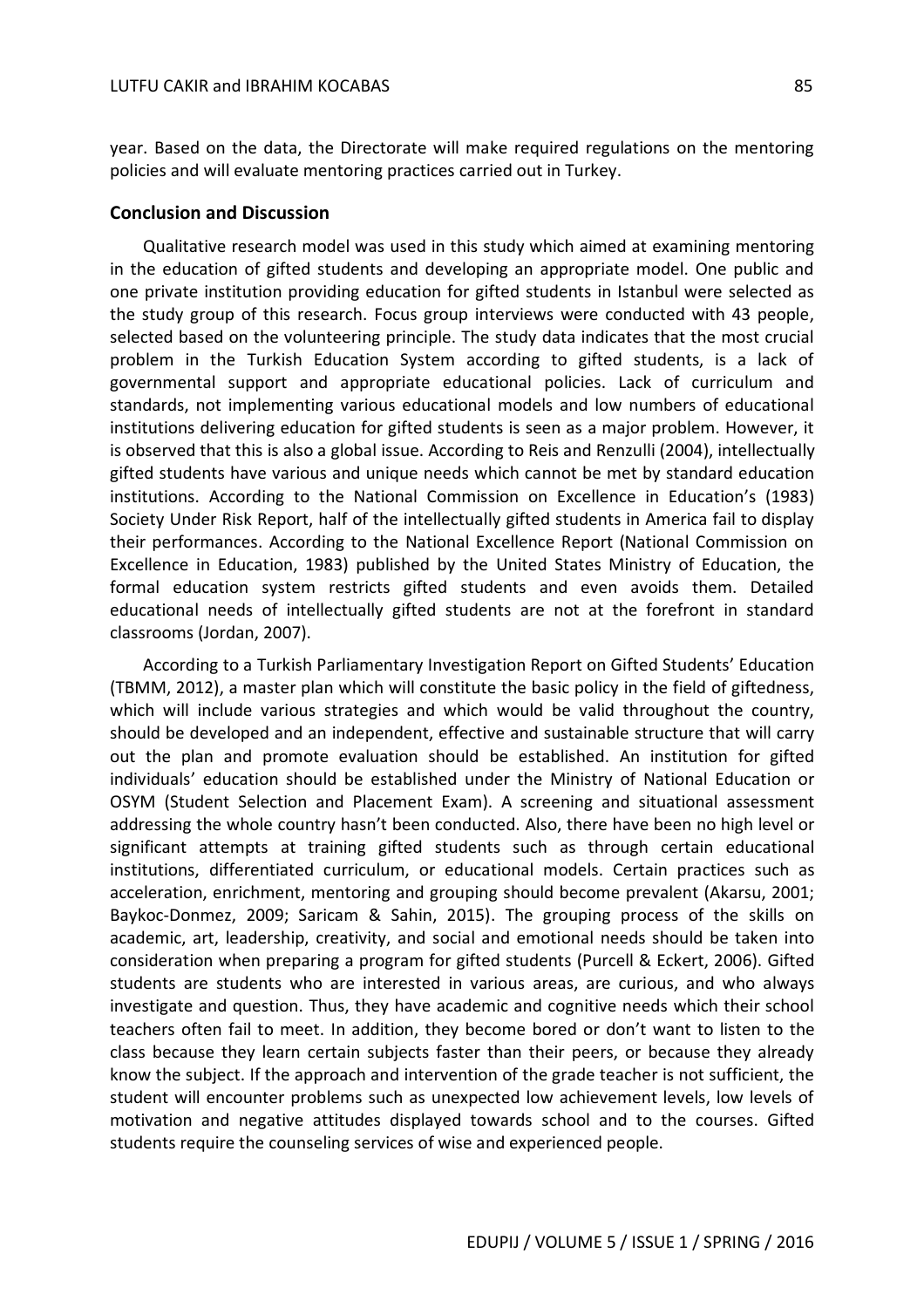One other problem encountered in the education for the gifted is the need for trained and qualified teachers. This problem can prevent gifted students from displaying their actual potential. Tomlinson and Callahan (1994) state that teachers who lack the education and training required for the field of the intellectually gifted will fail to meet the special needs of these students. According to the McKinsey Report (Barber & Mourshed, 2007), it is an irremediable loss for students who are placed in a grade teacher's classroom who lacks knowledge about the education of intellectually gifted students. According to Renzulli and Reis (1985), teachers should receive orientation and training about the education models applicable for intellectually gifted students, as well as their learning styles and behavioral characteristics. Deficiencies in teacher training and professional development cause a lack of motivation, lower levels of achievement, and a reluctance of the students in certain academic subjects (Reis, 2008). In Turkey, only a few universities have a "Graduate Program for Teaching the Intellectually Gifted". There are no compulsory courses about gifted students in the curriculums of other departments under the Faculty of Education. This subject is mentioned only briefly in courses on special education. The needs of gifted students, who carry different academic and pedagogical characteristics from their peers, are met primarily by the personal efforts of certain teachers. There are no practices within inservice training programs about educating gifted students. The Ministry of National Education is expected to take the necessary steps to fill the gap on this issue.

There are certain deficiencies in family education and arising social awareness. The terms "gifted" and "intellectually gifted" are not clear in society. Most parents lack the knowledge on how to treat their children under certain conditions. While some families expose their children to pressure from time to time, other families let their children run too free. Foundation work on issues such as family education and social awareness should begin. It is known that the primary responsibility in raising a child is within the family. The duties and responsibilities that families undertake for the sake of their children increase when their children are diagnosed as gifted (Levent, 2013). Jeon (1990) states that psychological guidance and counseling services can organize social and emotional experiences for an intellectually gifted child by focusing on changing their personal and family dynamics. At this point, group and family counseling can be effective, along with individual counseling sessions (Jeon, 1990).

Results of the study also put forward participant opinions concerning the features of the mentor. According to the participants, characteristics of the mentor are the primary factor in the success of a mentoring process. Two features were prominent throughout the focus group interviews. The first feature was that the mentor should have scientific expertise in the field so as to provide satisfying answers to each question the student asks. The second feature was that the mentor should have the formation knowledge to convey information to the child through an appropriate method. These findings are in line with the studies that suggest that mentors should have expertise and knowledge (Emerson-Stonnell & Carter, 1994; Davis & Rimm, 2004; Yorulmaz, Altinkurt & Yilmaz, 2015; Johnson & Nelson, 1999; Ozdemir, 2015), be willing to share knowledge (Niehoff, 2006; Gordon, 1991; Bullough, 2005), be a role model (Bisland, 2001; Cohen, 1995; Yirci & Kocabas, 2010), use effective communication skills (Rose, 2003; Awaya et al., 2003), and be a loyal friend and counselor (Mullen, 1998; Kram, 1985; Alleman & Clarke, 2000). With this point of view, characteristics of a mentor are common across many cultures (Yirci & Kocabas, 2010).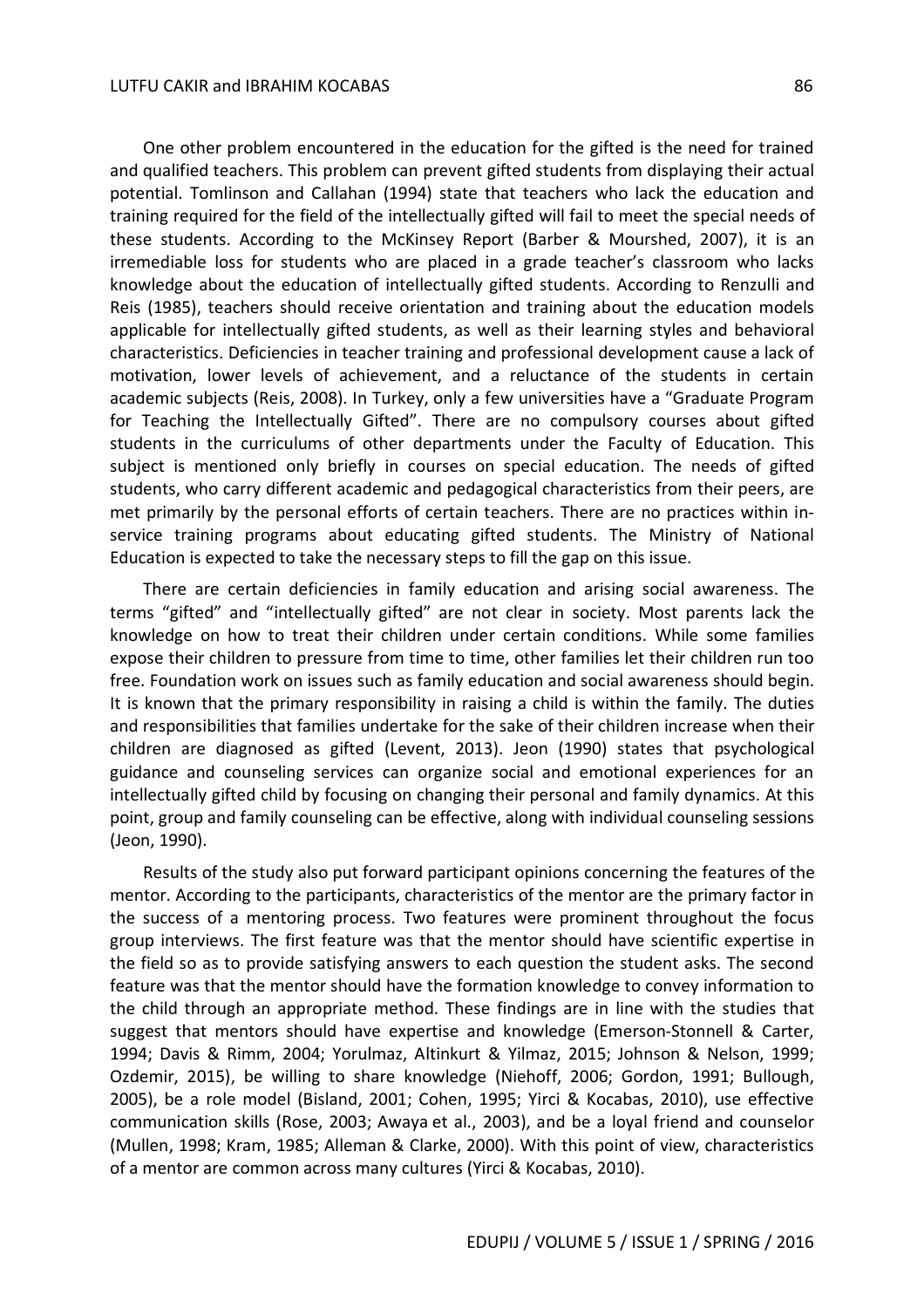One other issue this study dwells upon is the applicability of the Mentoring Model in the Education for Gifted Students. Results of the study indicate that, in order to implement the Mentoring Model in Gifted Students' Education, two basic changes should be made in the central and provincial organization. In this study, the establishment of a central unit under the Ministry of National Education, General Directorate of Special Education Guidance and Counseling Services, was suggested. It was suggested that the Department of Special Talents Development, which is at present within the General Directorate structure, should change to the "Department of Developing Special Talents and Mentoring". Thus, a unit would be established for planning and coordinating mentoring activities in the education of gifted students. Secondly, a "Mentoring Implementation and Research Board" should be established under the Provincial and District Directorates for National Education. The primary duty of the Mentoring Implementation and Research Board is to make situational analyses at the provincial or district level, and to conduct and follow the required mentoring program. Thus, the needs of gifted students will be satisfied.

According to Grassinger et al. (2010), although used very rarely, mentoring is the most effective pedagogical method in the field of gifted students and the reason for this is because mentoring lacks the conceptual basis for gifted individuals. According to Freeman (2001), mentoring is a special type of solution for students whose needs are not traditionally met by the school. According to Torrance (1984), many gifted individuals have failed to improve their skills or had to abandon the field they are skilled in because they didn't have a mentor. Gifted students require additional resources and information other than currently available through their schools. These students also need role models, guidance and counseling. Mentoring, which is being implemented in various areas of the working sector throughout Turkey, will be an effective solution in meeting the special needs of students when applied in the field of education. According to the study results, measures that can be taken to solve educational problems of gifted students are:

Necessary steps should be taken to diagnose gifted students at an early age. Overall screening tests and basic talent tests should be conducted on all preschool students. Intelligence and talent tests can be conducted on children who achieve over a certain score from these tests. Thus, intelligence and talent levels of all students in Turkey can be profiled in the long run. Also, commissions should be established to develop tests appropriate and unique for the Turkish culture, and they should collaborate with universities and science institutions.

Standards should be set that can guide gifted students, meet their cognitive and academic needs, and that can train ambitious and competent teachers. The number of Graduate Programs for Teaching Intellectually Gifted Students should be increased. Both compulsory and elective courses should be added to the curriculums of Faculties of Education, with subjects on educating gifted students also added to in-service training programs.

Weekend seminars or certificate programs should be provided for parents with gifted children. Educational institutions, campuses, boarding schools, and talent workshops should be established to serve the needs of gifted students. The Ministry of National Education, universities, municipalities and development agencies should collaborate in taking steps on issues such as process planning, human resources, financial support programs, building and hardware infrastructure.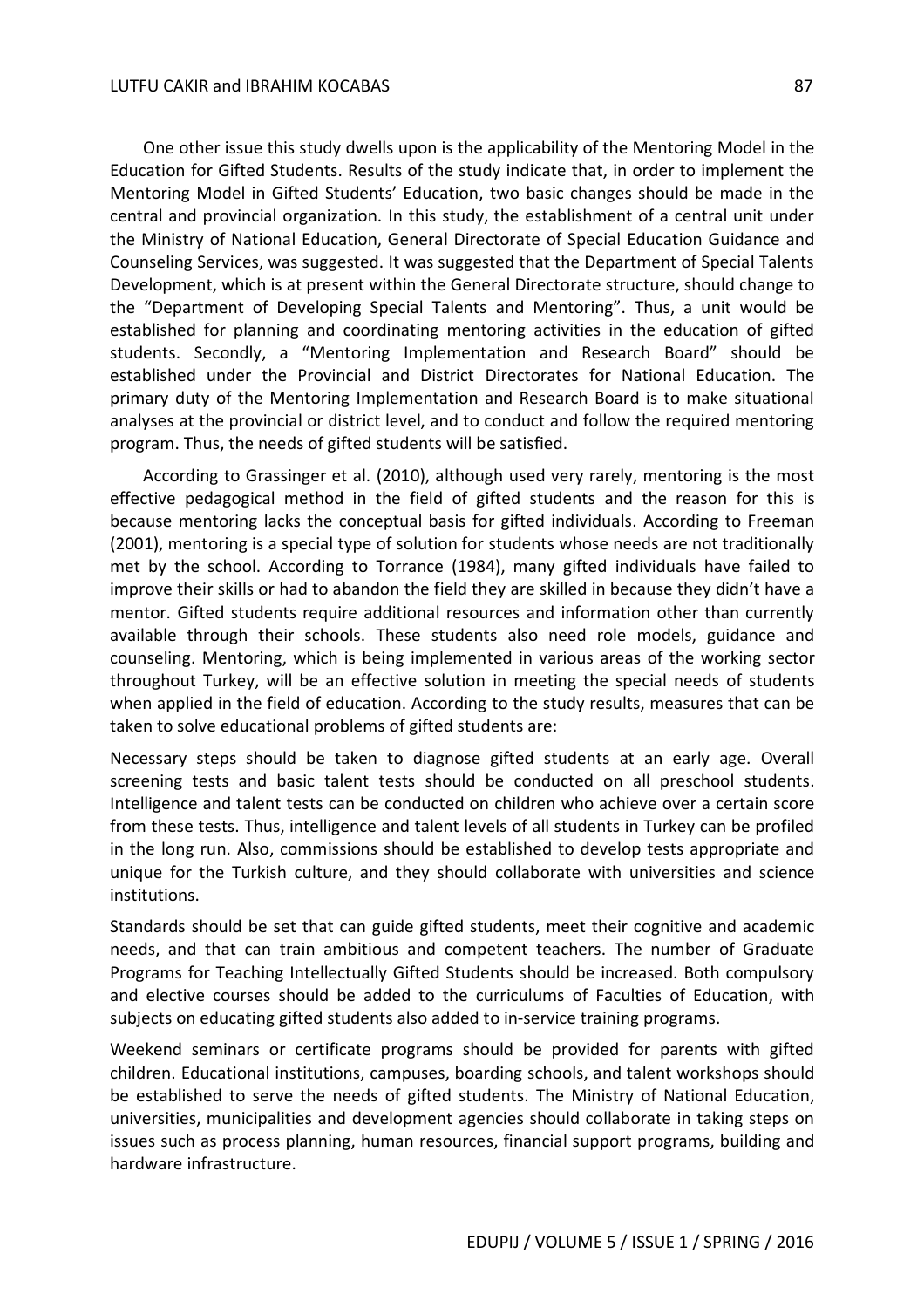#### **Notes**

Corresponding author: IBRAHIM KOCABAS

This study was produced from the thesis "Mentoring in Gifted Education and a Model for Turkey" submitted to Yildiz Technical University, Istanbul, by Lutfu Cakir, under the supervision of Assoc. Prof. Ibrahim Kocabas.

#### **References**

- Akarsu, F. (2001). *Ustun Yetenekliler, Yetisemedigimiz Cocuklar: Ustun Yetenekli Cocuklar ve Sorunlari.* Ankara: Eduser Yayinlari.
- Alleman, E., & Clarke, D. L. (2000). Accountability: Measuring Mentoring and its Bottom Line Impact. *Review of Business, 21*(1), 54-62.
- Awaya, A., McEwan, H., Heyler, D., Linsky, S., Lum, D., & Wakukawa, P. (2003). Mentoring as a Journey. *Teaching and Teacher Education, 19*, 45-56.
- Bakioglu, A. (1996). *Ogretmenlerin Kariyer Evreleri (Turkiye'de Resmi Lise Ögretmenleri Uzerinde Yapilan Bir Arastirma*. M.U. Ataturk Egitim Fakultesi 2. Ulusal Egitim Sempozyumu Bildirileri, September 18-20. Istanbul, Turkiye.
- Barber, M., & Mourshed, M. (2007). *How the World's Best-performing School Systems Come Out on Top.* McKinsey & Company. http://mckinseyonsociety.com/downloads/reports/Education/Worlds\_School\_Syste ms Final.pdf Accessed on 13.10.2014.

Baykoc-Donmez, N. (2009). *Ustun ve Ozel Yetenekli Cocuklar ve Egitimleri. Ozel Gereksinimli Cocuklar ve Ozel Egitim*. http://www.necatebaykoc.com.tr/data/dokumanlar/ustun\_ve\_ozel\_yetenekliler.pdf

- BBBS. (2015). *Big Brothers Big Sisters*. http://www.bbbs.org/ Accessed on 27.01.2015.
- Bisland, A. (2001). Mentoring: An Educational Alternative for Gifted Students. *Gifted Child Today*, *24*(4), 22-27.
- Bullough, R. V. (2005). Teacher Vulnerability and Teachability: A Case Study of a Mentor and Two Interns. *Teacher Education Quarterly*, *32*, 23-39.
- Clark, B. (2013*). Growing Up Gifted: Developing The Potential Of Children At School And At Home* (8th ed.). NJ, USA: Pearson Education.
- Clasen, D. R., & Clasen, R. E. (1997). *Mentoring: A Time-Honoured Option for Education of the Gifted and Talented*. In N. Colangelo & G. Davis (Eds.), Handbook of Gifted Education (2nd ed., pp. 218-229). Boston: Allyn ve Bacon.
- Clasen, D. R, & Clasen, R. E. (2003). *Mentoring the Gifted and Talented*. In N. Colangelo & G. A. Davis (Eds.), Handbook of Gifted Education (3rd ed., pp. 254–267). Boston, MA: Allyn and Bacon.
- Clutterbuck, D. (1998). *Learning Alliances: Tapping Into Talent,* London: Institute of Personnel and Development.
- Cohen, N. H. (1995). *Mentoring Adult Learners: A Guide for Educators and Trainers.* Malabar, FL: Krieger Publishing Company.
- Davasligil, U. (1995). Ustun Zekâli Cocukların Egitimi. In M. R. Sirin, A. Kulaksizoglu, & A. E. Bilgili (Eds.), *Birinci Turkiye Ustun Yetenekli Cocuklar Kongresi Secilmis Makaleler Kitabı*. Istanbul: Cocuk Vakfi Yayinlari.
- Davis, G. A., & Rimm, S. B. (2004*). Education of the Gifted and Talented* (5th ed.). Boston: Allyn & Bacon.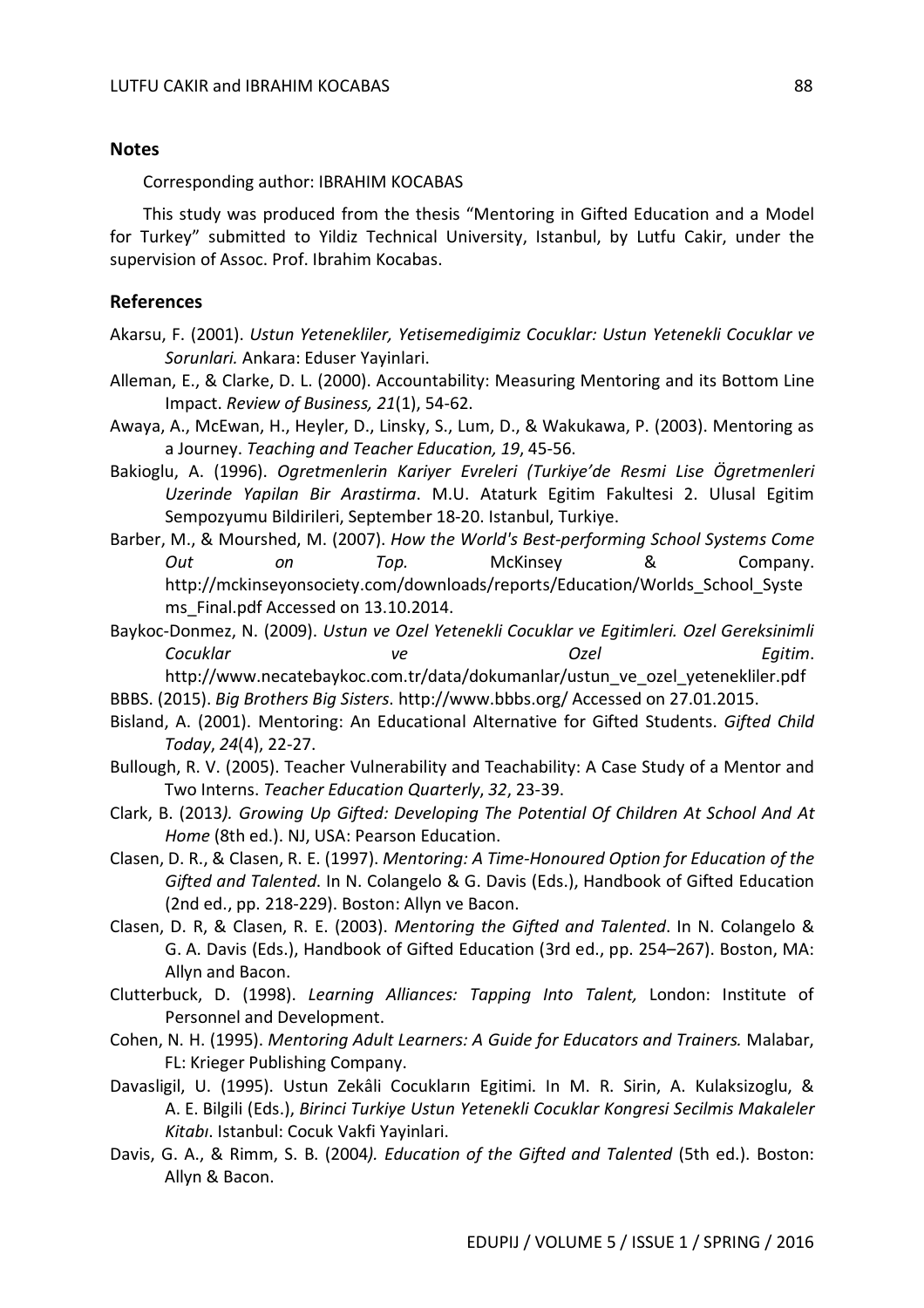- Emerson-Stonnell, S., & Carter, C. (1994). Math Mentor Programmes. *Gifted Child Today, 17*(1), 34-41.
- Freeman, J. (2001). Mentoring gifted pupils: An International View. *Educating Able Children, 5*, 6-12.
- Gordon, S. P. (1991). *How to Help Beginning Teachers Succeed*. Alexandria, VA: Association for Supervision and Curriculum Development.
- Grassinger, R., Porath, M., & Ziegler, A. (2010). Mentoring the Gifted: A Conceptual Analysis. *High Ability Studies*, *21*(1), 27-46.
- Jeon, K. W. (1990). *Counseling and Guidance for Gifted Underachievers.* First South-east Asian Regional Conference on Giftedness. Manila, Philippines.
- Johnson, W. B., & Nelson, N. (1999). Mentor-Protege Relationships in Graduate Training: Some Ethical Concerns. *Ethics & Behavior*, *9*(3), 189-208.
- Jordan, J. M. (2007). *Differentiating Instruction for Mathematically Gifted and Talented K-5 Students in a Suburban Georgia School District: An Exploratory Case Study with Implications for Staff Development.* Unpublished Masters Thesis, Walden University.
- Kocabas, I., & Yirci, R. (2012). Turkiye'de Bir Mentorluk Uygulamasi: Aday Ögretmenlerin Yetistirilmesi. In R. Yirci & I. Kocabas (Eds.), *Dunyada Mentorluk Uygulamalari* (pp.227-244). Ankara: Pegem Publishing.
- Kram, K. E. (1985)*. Mentoring at Work: Developmental Relationships in Organizational Life.* Glenview, IL: Scott, Foresman.
- Levent, F. (2011). *A study of the views and policies on gifted education.* Unpublished Doctoral Dissertation. Marmara Universitesi, Egitim Bilimleri Enstitusu, Istanbul.
- Levent, F. (2013). *Ustun Yetenekli Cocuklari Anlamak.* Ankara: Nobel Yayinlari.
- Miller, A. 2005. *Mentoring Students & Young People: A Handbook of Effectıve Practice*. Kogan Page, UK.
- MoNE (2007). Directive for Science and Education Centers *(Bilim ve Sanat Merkezleri Yonergesi).* Accessed on 01.01.2015. http://mevzuat.meb.gov.tr/html/2593\_0.html
- MoNE (2012*). (Ustun Yeteneklilerin Egitimi Alaninda Uluslararasi Politika ve Uygulamalarin Incelenmesi Ve Degerlendirilmesi Raporu).* http://orgm.meb.gov.tr/meb iys\_dosyalar/2013\_02/12114109\_stnyeteneklerineitim i.pdf Accessed on 29.10.2014.
- MoNE (2015). National Education Statistics *(Milli Egitim Istatistikleri Orgun Egitim 2014- 2015)*.

http://sgb.meb.gov.tr/istatistik/meb\_istatistikleri\_orgun\_egitim\_2014\_2015.pdf

- Mullen, E. J. (1998). Vocational and Psychosocial Mentoring Functions: Identifying Mentors Who Serve Both*. Human Resource Development Quarterly, 9*(4), 319-331.
- National Commission on Excellence in Education. (1983). *A Nation At Risk*. http://www2.ed.gov/pubs/NatAtRisk/index.html Accessed on 27.03.2015.
- Niehoff, B. P. (2006). Personality Predictors of Participation as a Mentor. *Career Development International, 11*(4), 321-333.
- Ozbay, Y. (2013). *Ustun Yetenekli Cocuklar ve Aileleri.* Ankara: Aile ve Sosyal Politikalar Bakanligi.
- Ozdemir, T. Y. (2015). Electronic Mentorship with Mentee Perception*. Turkish Online Journal of Qualitative Inquiry*, *6*(3), 45-66.
- Purcell, J. H., & Eckert, R. D. (2006). *Guidebook for Developing Programs and Services for Gifted and Talented Students.* Thousand Oaks, CA: Corwin Press.